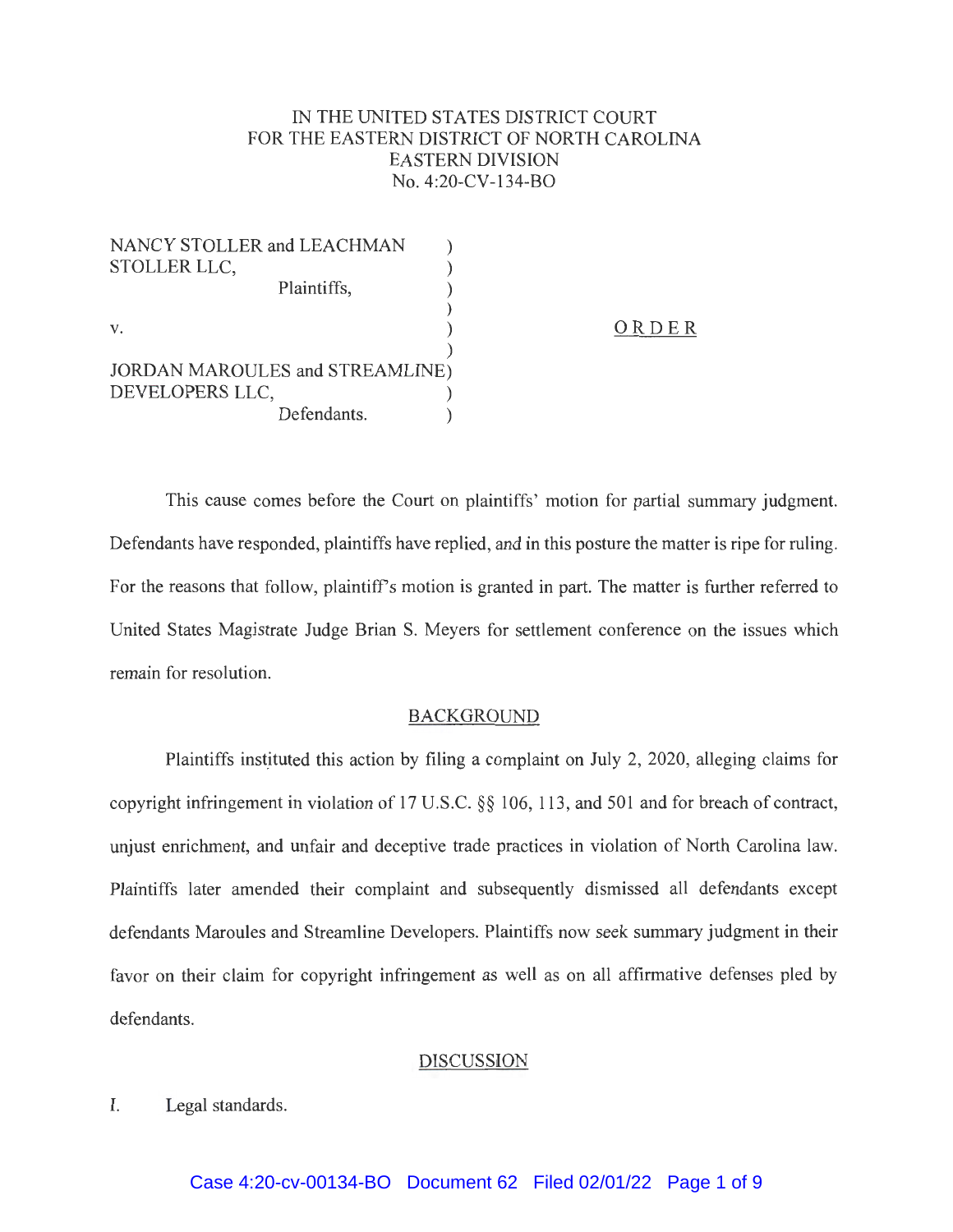A motion for summary judgment may not be granted unless there are no genuine issues of material fact for trial and the movant is entitled to judgment as a matter of law. Fed. R. Civ. P. 56(a). The moving party bears the initial burden of demonstrating the absence of a genuine issue of material fact. *Celotex Corp. v. Catrett,* 477 U.S. 317,323 (1986). If that burden has been met, the non-moving party must then come forward and establish the specific material facts in dispute to survive summary judgment. *Matsushita Elec. Indus. Co. v. Zenith Radio Corp.,* 475 U.S. 574, 588 (1986). In determining whether a genuine issue of material fact exists for trial, a trial court views the evidence and the inferences in the light most favorable to the nonmoving party. *Scott v. Harris,* 550 U.S. 372, 378 (2007). However, "[t]he mere existence of a scintilla of evidence" in support of the nonmoving party's position is not sufficient to defeat a motion for summary judgment. *Anderson v. Liberty Lobby, Inc.*, 477 U.S. 242, 252 (1986). "A dispute is genuine if a reasonable jury could return a verdict for the nonmoving party.... and [a] fact is material if it might affect the outcome of the suit under the governing law." *Libertarian Party of Virginia v. Judd,* 718 F.3d 308, 313 (4th Cir. 2013) (internal quotations and citations omitted). Speculative or conclusory allegations will not suffice. *Thompson v. Potomac Elec. Power Co.,* 312 F.3d 645, 649 ( 4th Cir. 2002).

A home design can be protected by copyright under 17 U.S.C. §§ 102(a)(5) and (8), so long as the author has independently created the work and it reflects creativity, even if the design is simple. *Richmond Homes Mgmt., Inc. v. Raintree, Inc.,* 862 F. Supp. 1517, 1523 (W.D. Va. 1994), *aff'd in part, rev 'din part on other grounds,* 66 F.3d 316 (4th Cir. 1995). A claim for copyright infringement requires a plaintiff to demonstrate that it owns a valid copyright and that the defendant engaged in unauthorized copying of the protected work. *Nelson-Salabes, Inc. v. Morningside Dev., LLC, 284 F.3d 505, 513 (4th Cir. 2002). A certificate showing ownership of a*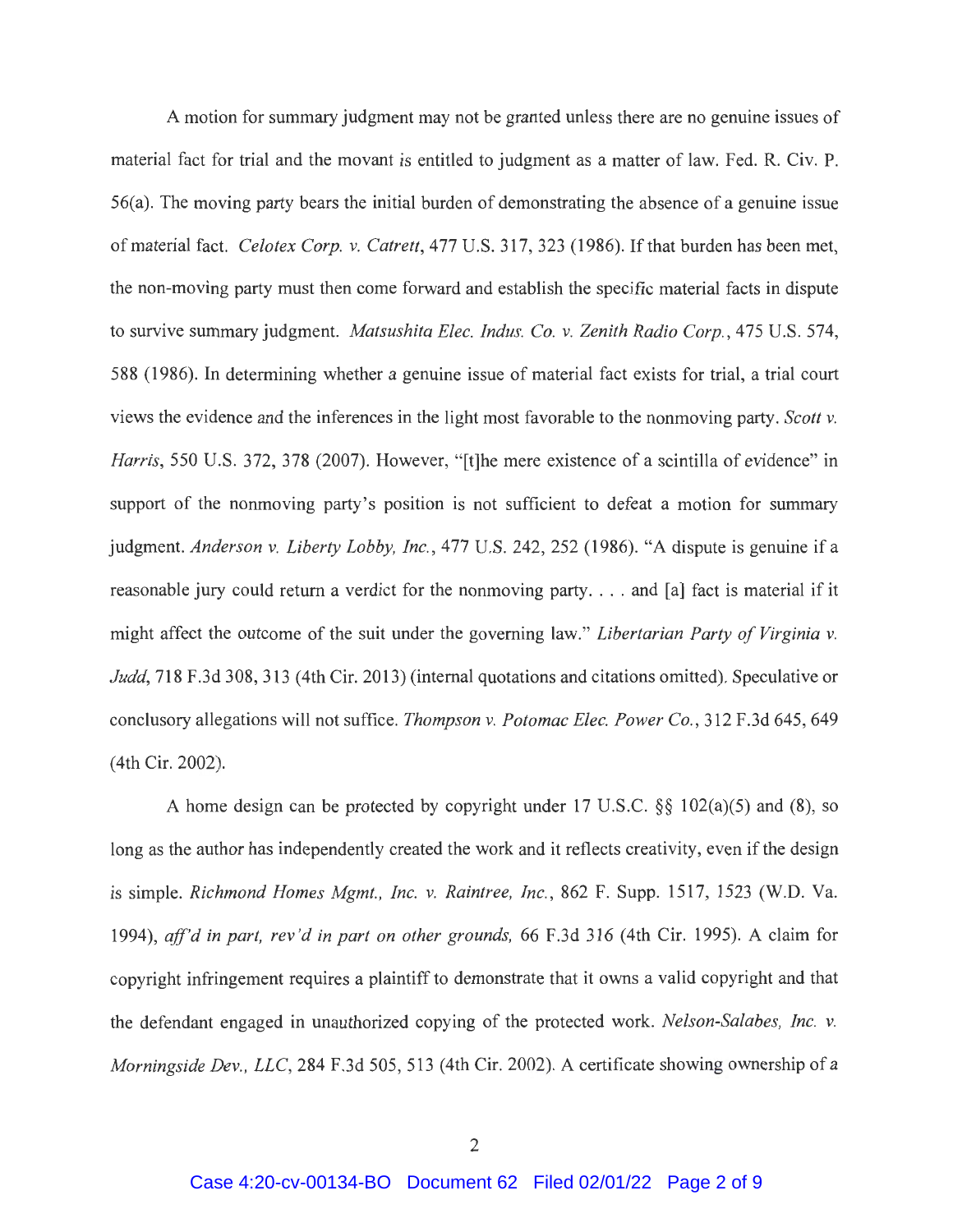copyright registration is *primafacie* evidence that the party owns a valid copyright. *See* 17 U.S.C. § 410(c); *Charles W Ross Builder, Inc. v. Olsen Fine Home Bldg., LLC,* 977 F. Supp. 2d 567, 581 (E.D. Va. 2013). Unauthorized copying may be shown by direct evidence or by creating a presumption through indirect evidence that the defendant, who has access to the copyrighted work, has created work that is substantially similar to the protected work. *Lyons P 'ship, L.P. v. Morris Costumes, Inc.,* 243 F.3d 789, 801 (4th Cir. 2001). "Where the copyright is subject to a nonexclusive license, the copyright holder must establish that the defendant's copying was beyond the scope of its license." *Donald A. Gardner Architects, Inc. v. Cambridge Builders, Inc.,* 803 F. Supp. 2d 373, 380 (E.D.N.C. 2011).

"A cause of action for copyright infringement accrues when one has knowledge of a violation or is chargeable with such knowledge" and the Copyright Act applies a three year statute of limitations. *Hotaling v. Church of Jesus Christ of Latter-Day Saints,* 118 F.3d 199, 202 (4th Cir. 1997) (quoting *Roley v. New World Pictures, Ltd. ,* 19 F.3d 479,481 (9th Cir. 1994)). Finally, an individual may be vicariously liable for copyright infringement where he "(1) possessed the right and ability to supervise the infringing activity; and (2) possessed an obvious and direct financial interest in the exploited copyrighted materials." *Nelson-Salabes,* 284 F.3d at 513 .

#### II. Factual background

The following facts are taken primarily from the declaration of Nancy Stoller and her accompanying exhibits as well as defendants' response to plaintiffs' proffer of undisputed facts.

Nancy Stoller is a home designer who designs home plans which she sells to developers, contractors and homeowners. [DE 47] Stoller Decl. **1** 5. Stoller formed her business Leachman Stoller in April 2014 and is its manager and sole member. *Id.* **1**. 2, 4. Leachman Stoller holds copyrights in thirty registered home design plans. *Id.* **16, Ex. 1 & 2.** In November 2014, Stoller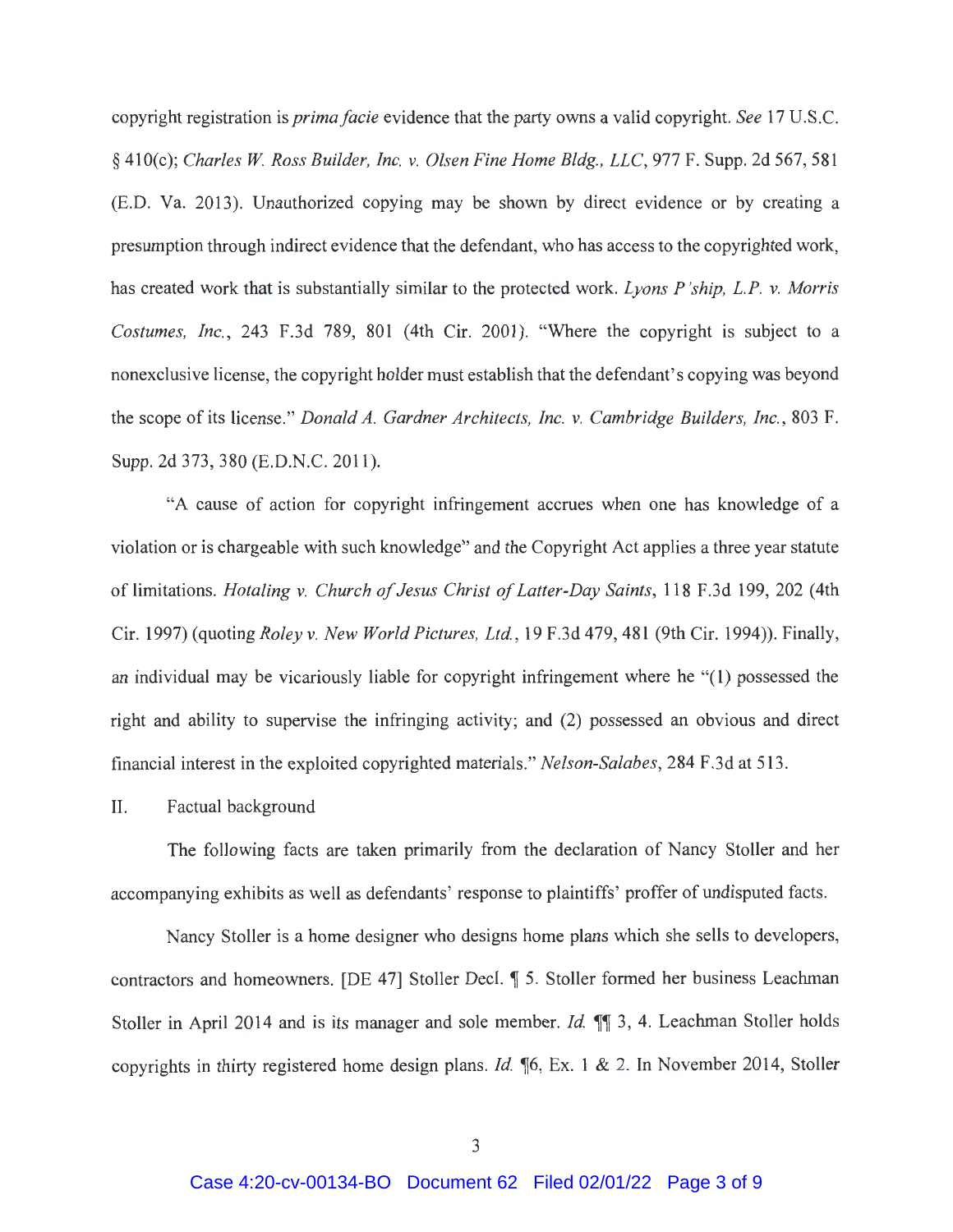was introduced to defendant Jordan Maroules of Streamline Developers (Streamline), which is a builder in Carteret County, North Carolina. *Id.* 17.

#### A. *Unauthorized builds*

Between December 2014 and August 2016, Streamline licensed a number of house plans from Leachman Stoller under "single use" licenses. *Id.* Ex. 3. Streamline licensed house plans which were titled: *Marsh Cottage, Brice Cottage , Eliot Cottage, Canal, Alexander, Wentworth, Greenhill, Stella Cottage, Tradd, Heyward, The Sanford, Gaston Cottage, Tryon,* and *White Oak Cottage. Id.* Each invoice states that the "fees shown in this statement convey a non-exclusive license to build, and I retain the copyright to all creative product and ideas." *Id.* The price lists used in 2015 and 2016 further defined the terms of the license, which was for a single use. *Id.* Ex. 4,5.

In 2016, Stoller discovered the Streamline had build additional homes based on designs it had previously received a single use license to build and had not received permission from Leachman Stoller to rebuild; Stoller also discovered that Streamline had modified some of Leachman Stoller's designs without authorization. Stoller Deel. **1** 10. Leachman Stoller billed Streamline for reuse fees for the *Stella Cottage, Marsh Cottage , Tradd,* and *Eliot Cottage* designs between March 31 and August 22, 2016. *Id.* 11 11-12. After Maroules contacted Stoller regarding the need to pay reuse fees, Maroules "profess[ed] ignorance" about having to do so in an email sent August 23, 2016. In her response email, Stoller explained reuse fees and attached a document called Copyright Basics, which explained single use licensing used by Leachman Stoller. *Id.* Ex. 8. In his deposition, defendant Maroules confirmed his knowledge that the licenses for the Streamline plans were single use, and that a reuse fee would be charged for a subsequent build. [DE 44-1] Maroules Depo. p. 54.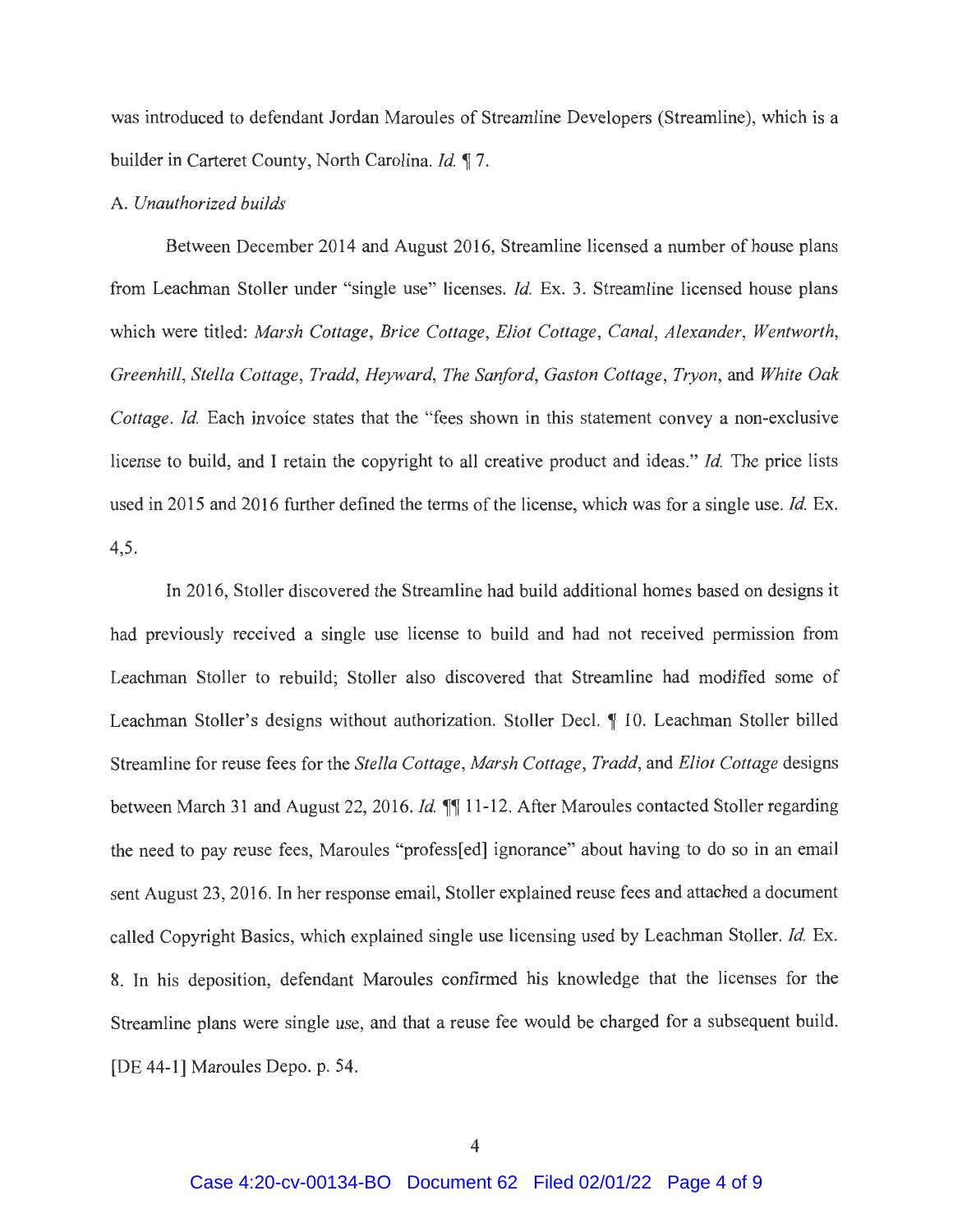In November 2016 and February 2017, Leachman Stoller billed Streamline reuse fees for the *Eliot Cottage ,* the *Sanford,* and the *Heyward,* all of which were unauthorized builds Stoller discovered. Streamline paid these invoices. *Id.* Ex. 10,11. From November 2016 through October 2018, Streamline purchased additional plans from Leachman Stoller under a single use license: *Cape Fear Cottage , Mill Creek Cottage, New River Cottage, Sanderling Cottage, Shackleford Cottage, Topsail Cottage, Trescott, Egret Cottage ,* and *St. James Street.* In October 2017, Stoller again discovered unauthorized builds, specifically of the *Egret Cottage, New River Cottage, Marsh Cottage, and Heyward, for which she billed Streamline and which Streamline paid. <i>Id.* 17, Ex. 14. In 2018, Streamline again purchased plans from Leachman Stoller, again under a single use license: *Conway Street, Aiken, and Celia Custom. Id.* 18.

In December 2017, Leachman Stoller designed the *Lampley Cottage* for the Lampleys, who purchased a single use license and contracted with Streamline to build their home. *Id.* 126. In April 2019, Streamline had a permit issued for the construction of a house based on the *Lampley Cottage* design, without the knowledge or consent of either the Lampleys or Leachman Stoller. *Id.*  **,r** 28. Streamline had renamed the *Lampley Cottage* design *Sloan Cottage* and made slight alterations to the plan. *Id.* Streamline built a house using that plan which it sold in 2019.

In all, plaintiffs have identified sixty-one instances in which Streamline infringed the Leachman Stoller copyright by building Leachman Stoller home designs without a license. *Id.*  $\P$ 32. However, these unauthorized builds are not identified with specificity, in particular by address or (approximate) date. Defendants' list of builds which have or may have been built from plaintiffs' designs which totals fewer than plaintiff has identified. *See* [DE 52  $\parallel$  1]. Defendants further contend that several of the plans used by Streamline were new designs, which according to plaintiffs' price sheet conveyed an "unlimited license to the builder who authorized the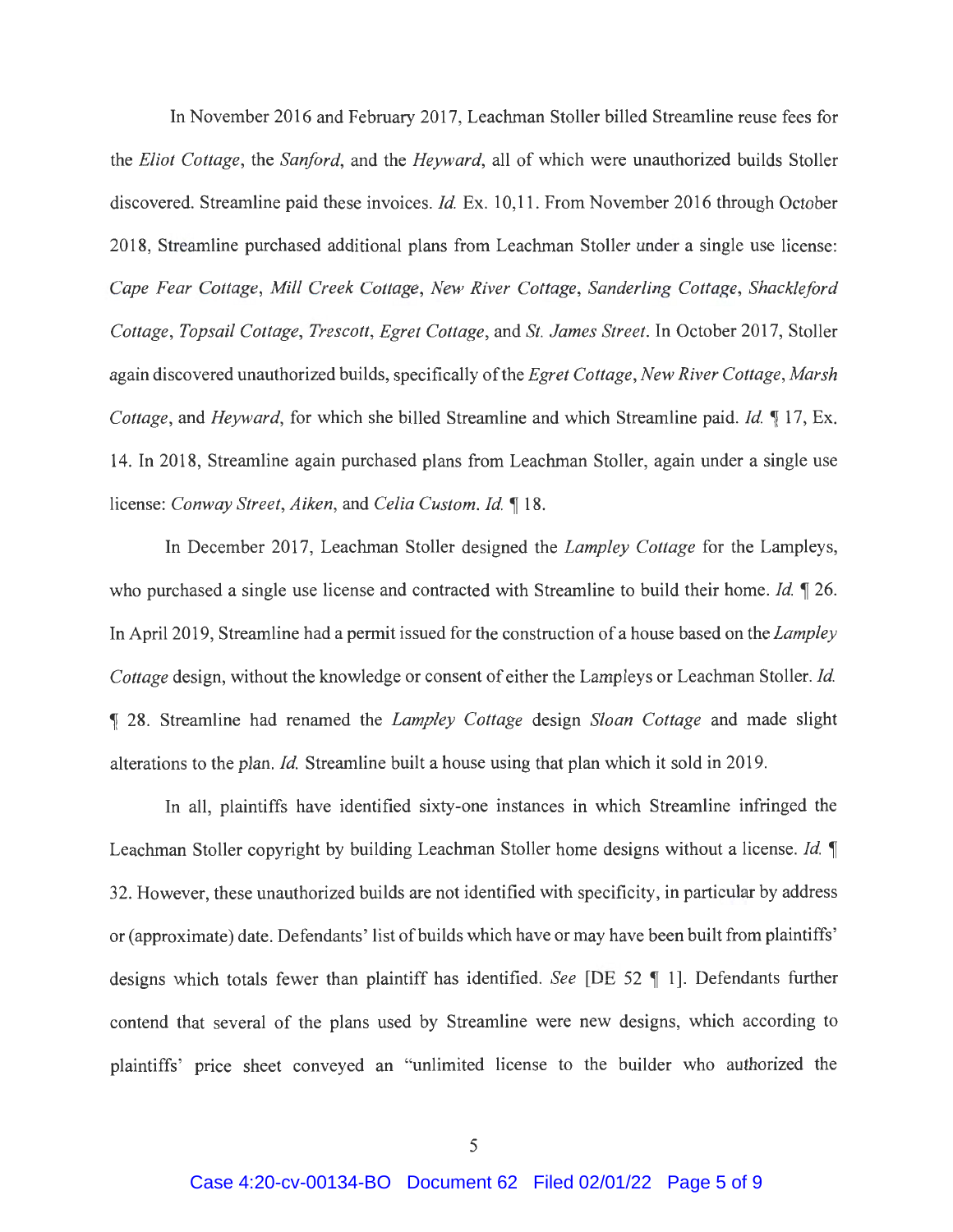development of the plan [and] [n]o further reuse fees would apply." Stoller Deel. Ex. 4. Defendants identify as new designs the *Marsh Cottage, Brice Cottage, and Greenhill.* [DE 52 \imeg=2]. In addition, Nancy Stoller's email to Jordan Maroules on April 12, 2019, specifically recounts that Streamline is purchasing unlimited, non-exclusive licenses for: *Heyward, Gaston, New River, Egret, Trescott, Mill Creek, Marsh, Sandlerline ,* and *Eliot.* Stoller Deel. Ex. 22. The terms discussed include "the right to build houses using those plans and [without obligation] to pay additional fees for building, regardless of the number of times you build." *Id.* Stoller retained the copyrights for the plans, "mean[ing] [Streamline] do[es] not have the right to change the plans or designs without [Stoller's] permission." *Id.* However, Stoller states that Streamline did not accept her offer, that her invoice for the amounts to purchase the unlimited licenses went unpaid, and that after nonpayment she revoked her offer in August 2019. Stoller Decl. ¶ 34-35.

#### B. *Unauthorized use of Leachman Stoller materials*

In addition to building houses based upon single use licenses of house designs without permission, plaintiffs have proffered evidence of defendants removing Leachman Stoller copyright information from materials, adding the Streamline logo, and using those plans in marketing materials and at home shows. Plaintiffs have identified thirty-five instances where Streamline added its name to Leachman Stoller plans, removed the Leachman Stoller copyright notice, and replaced that notes with the name Plansource Developments. *Id.* 1 29. In fifteen cases, plaintiffs contend that Streamline added its name and altered the Leachman Stoller copyright notice to state that its license was unlimited. *Id.* 130. Finally, plaintiffs have identified twenty-nine cases in which Streamline added its name to a plan and removed the copyright notice. *Id.* 1 31.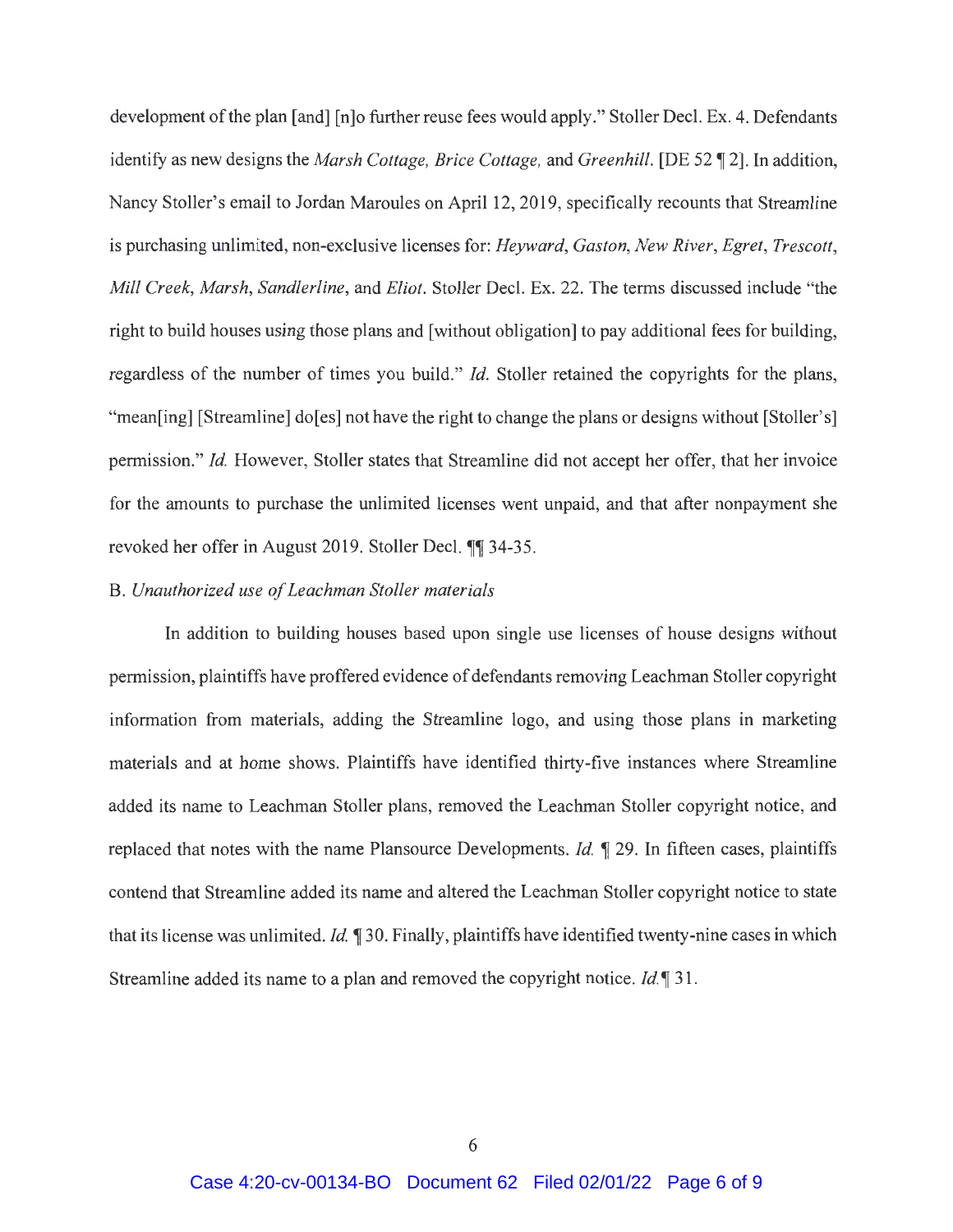## III. Analysis

While they contend that there are some genuine issues of material fact which would defeat summary judgment, defendants do not readily dispute that they infringed Leachman Stoller's copyrights. Defendants do not challenge that plaintiffs hold valid copyrights in the works at issue. Most of their argument is centered on which builds were authorized and which were not. Specifically, defendants do not dispute that plaintiffs are entitled to summary judgment for the unauthorized use of the Lampley home design. Even removing the three homes that defendants contend they had an unlimited license to build, *Marsh Cottage, Brice Cottage,* and *Greenhill,* as well as the plans for homes for which the parties dispute there was an agreement for an unlimited license reached, *Heyward, Gaston, New River, Egret, Trescott, Mill Creek, Marsh, Sandlerline,*  and *Eliot,* there appears to be no dispute that defendants engaged in at least seven additional unauthorized builds. *See* [DE 55 p. 7].<sup>1</sup> As these builds would exceed the license granted by plaintiffs, defendants are liable for copyright infringement.

With the exception of the Wilmington Parade of Homes marketing materials, for which defendants do not appear to contest liability, defendants also contend that there is a genuine issue of material fact as to whether Streamline intentionally removed plaintiffs' copyright notice and then replaced it with the Plansource Designs name, altered the Leachman Stoller copyright notice, or removed the notice altogether. However, the portion of Maroules's deposition testimony on which defendants rely does not create a genuine issue of material fact as to these issues. It merely reflects that Maroules could recall only one instance after July 2016 where he modified a plan of

 $<sup>1</sup>$  In determining that there are seven undisputed unauthorized builds, the Court has removed all</sup> "unauthorized builds" from the total for each plan disputed by defendants from plaintiffs' revised chart provided in their reply brief. Depending on the date of each build or other information, which the Court is not required in this posture to comb the record to locate, there are likely a number of additional unauthorized builds for which defendants are liable for copyright infringement.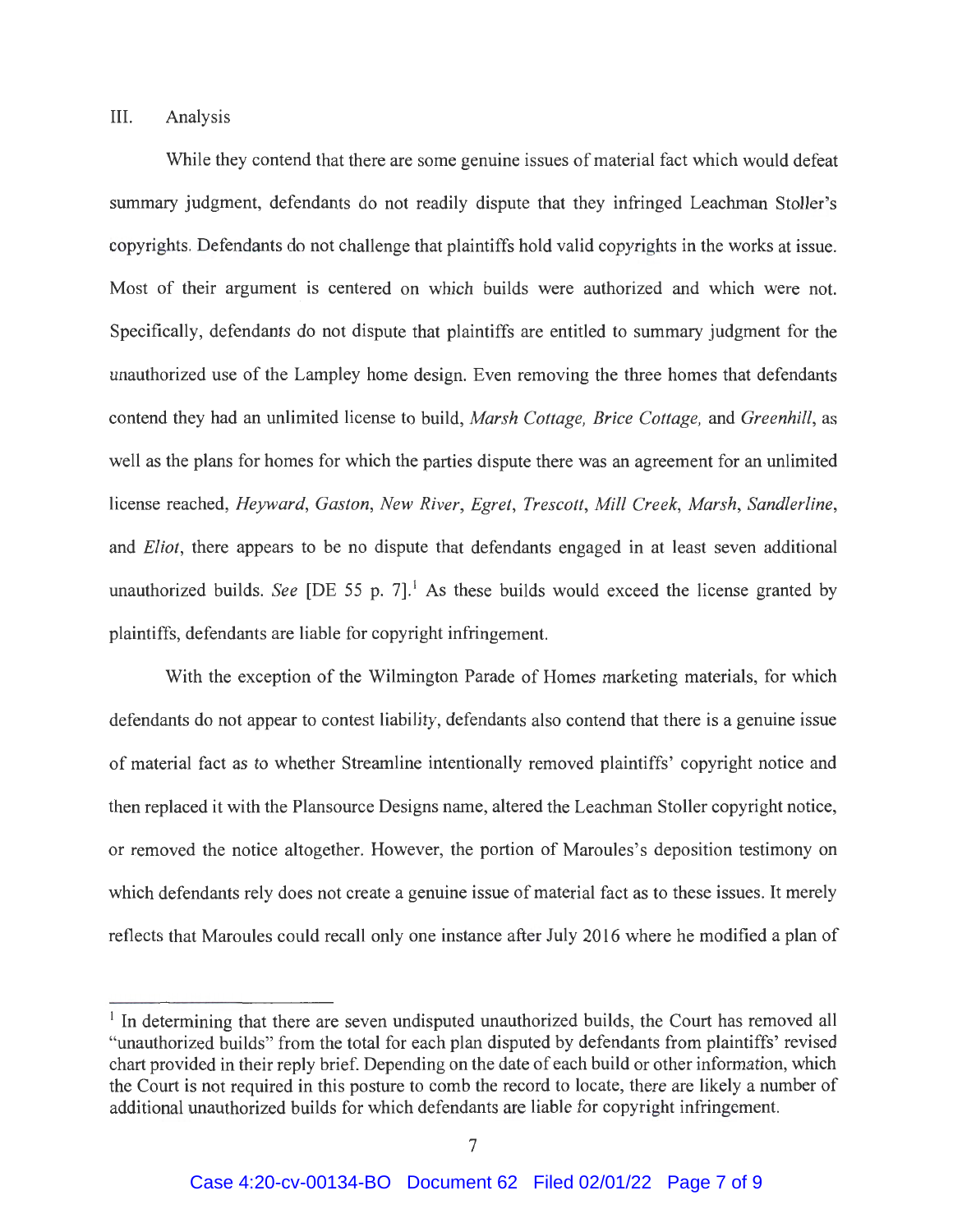Nancy Stoller's without telling her, but he noted that something may remind him in the future of other instances. *See* [DE 52 at pp. 6-7]. This is insufficient to rebut plaintiffs' evidence that defendants modified their plans by removing plaintiffs' copyright notice, adding the Plansource name, and in essence passed plaintiffs' home designs off as their own in marketing materials. *See*  Stoller Depo. Ex. 19-21. Plaintiffs are entitled to summary judgment on their claims that defendants infringed plaintiffs' copyright management information on seventy-nine plans.

Defendants further raise a statute of limitations defense, which, as discussed above, is three years. Plaintiffs concede that the applicable statute of limitations bars their claims regarding altering house plans that plaintiffs designed for Richard Gaylord homes. Plaintiffs' complaint was filed July 2, 2020, and thus all claims of infringement which were discovered on or after July 2, 2017, fall within the statute of limitations. While plaintiff Stoller was on notice that defendants had engaged in unauthorized builds prior to this time, her choice to bill them for reuse fees rather than sue did not waive her right to bring suit for subsequent violations. *Lyons P 'ship,* 243 F.3d at 797.

Plaintiffs correctly contend that by failing to argue their remaining affirmative defenses in response to plaintiffs' motion for summary judgment, defendants have waived those defenses. *See Mentch v.* E. *Sav. Bank, FSB,* 949 F. Supp. 1236, 1247 (D. Md. 1997). Plaintiffs further correctly contend that by failing to respond to plaintiffs' assertion that Maroules is vicariously liable for Streamline's copyright infringement, summary judgment on this issue is appropriate as well.

In sum, the Court holds that plaintiffs are entitled to summary judgment as follows: defendants have engaged in copyright infringement by both utilizing plaintiffs' designs without authorization and by altering plaintiffs' plans to include defendants' name and marketing those plans without permission. Plaintiffs are entitled to summary judgment on their claims that